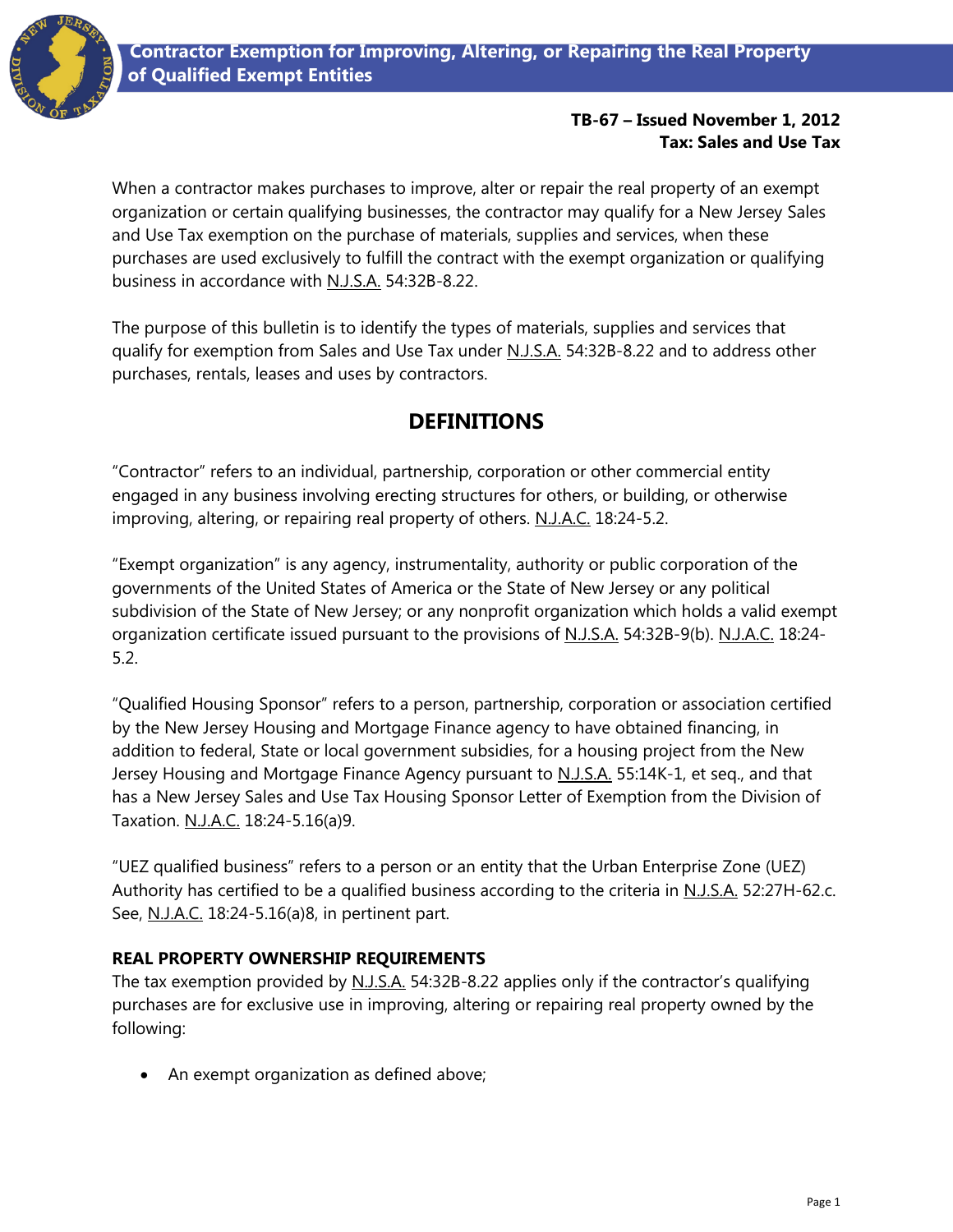- An Urban Enterprise Zone (UEZ) qualified business having UZ-4 and UZ-5 exemption certificates; or
- A qualified housing sponsor

### **MATERIALS THAT QUALIFY FOR EXEMPTION**

The regulation at N.J.A.C. 18:24-5.2 defines "construction materials" as:

"items of tangible personal property purchased by a contractor for incorporation into property as a physical component part of such property."

For purposes of the exemption, construction materials include but are not limited to the following:

- Adhesives and glues
- Appliances permanently attached to real property (e.g., built-in dishwasher or oven)
- Asphalt and paving materials
- Bathtubs permanently attached to real property
- Bolts and bolt nuts
- Bricks and masonry
- Blinds and drapery hardware and valences permanently attached to real property
- Cabinets and cabinet hardware permanently attached to real property
- Cables permanently attached to real property
- Carpeting and carpeting pads permanently attached to real property
- Caulking
- Ceiling materials (including hardware to attach and hang ceiling materials)
- Chimney cap and chimney components
- Coatings applied to materials listed
- Concrete
- Doors and door frames, hinges, jambs & parts (including electric opener equipment)
- Downspouts
- Electrical components attached to real property (boxes, conduits, generators, switches, transformers, etc.)
- Elevators and escalators
- Exterior building coverings (siding, etc.)
- Fans permanently attached to real property
- Fencing materials, fence posts and gates permanently attached to real property
- Fire escape ladders permanently attached to real property
- Filler material
- Flagpoles permanently attached to real property
- Flooring joists and flooring materials
- Heating oil tanks and propane tanks permanently attached to real property
- Gate and garage door openers permanently attached to real property
- **•** Glazing materials
- Gravel
- **•** Grouting
- **•** Gutters
- Gypsum panels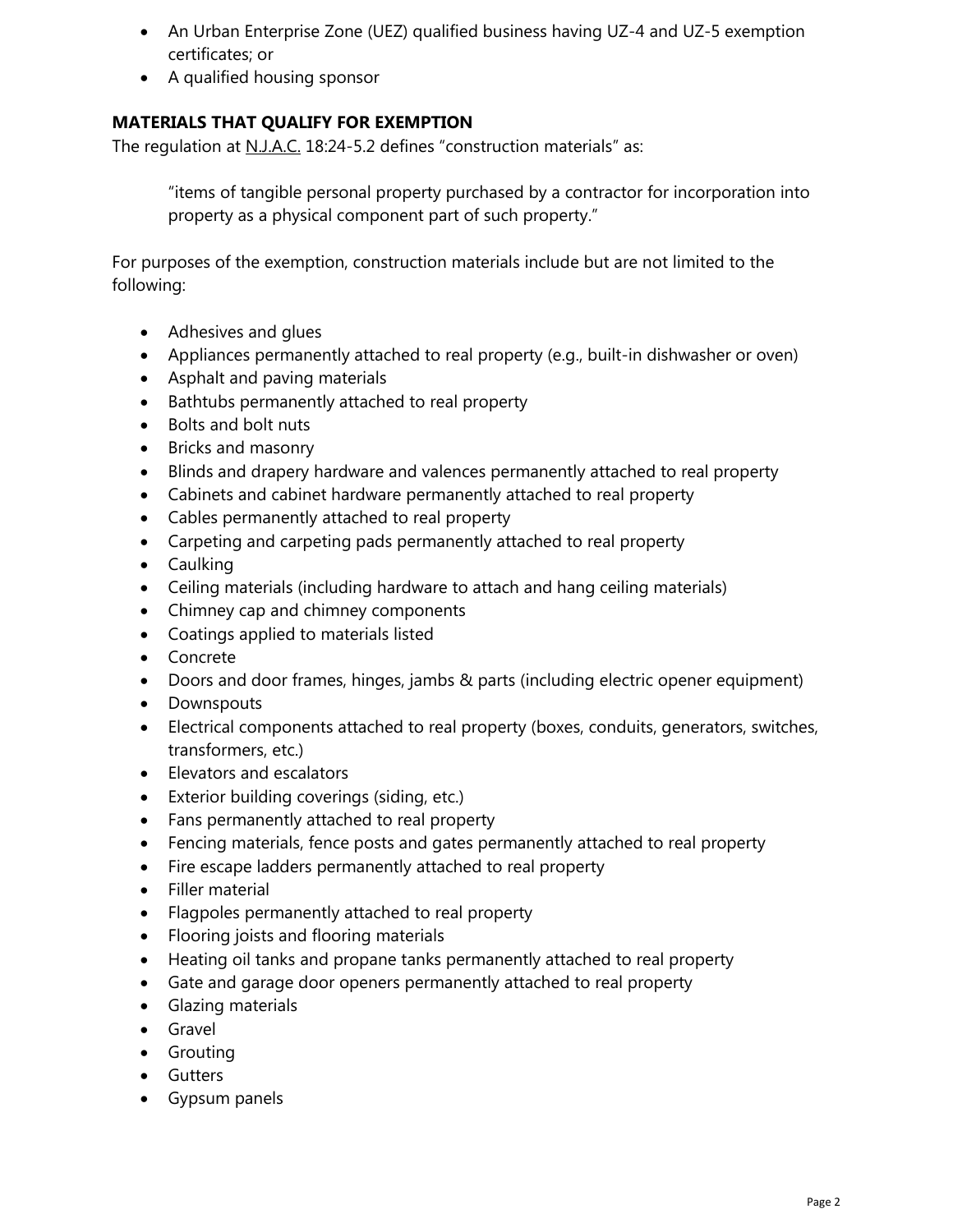- Heating, ventilation and air conditioning (HVAC) equipment permanently attached to real property (including equipment used for "alternative" energy)
- Joint compound
- Insulation materials
- Landscaping materials
- Lighting equipment and lighting fixtures permanently attached to real property
- Louvers permanently attached to real property
- Lumber
- Mailboxes permanently attached to real property
- Masonry materials
- Mesh permanently attached to real property (e.g., used for repairing holes in walls)
- Moisture barriers
- Molding
- Nails
- Paint, paint flakes and paint textures
- Partition panels and partition walls permanently attached to real property
- Paste
- Patching material
- Pipes and pipe components permanently attached to or laid into real property
- Plaster
- Plugs for drains, filling, patching, etc.
- Plumbing components and plumbing fixtures permanently attached to real property
- Plywood
- Posts and beams and hardware for permanently attaching posts and beams
- Putty
- Rainspouts
- Rebar
- Rock
- Roofing materials (shingles, etc.)
- Sand
- Screws
- Seals and seal coatings, compounds and waxes
- Sheetrock and hardware for permanently attaching and joining sheetrock
- Shelves and shelving components permanently attached to real property
- Shower stalls permanently attached to real property
- Shutters (for windows)
- Siding
- Sod
- Solder
- Sprinkler systems (interior or exterior systems permanently attached to real property)
- Steel building components (girders, posts, etc.)
- Stone
- Tar
- Tanks permanently attached to plumbing or real property
- Tiles
- Topsoil
- Traffic signs and signals permanently attached to real property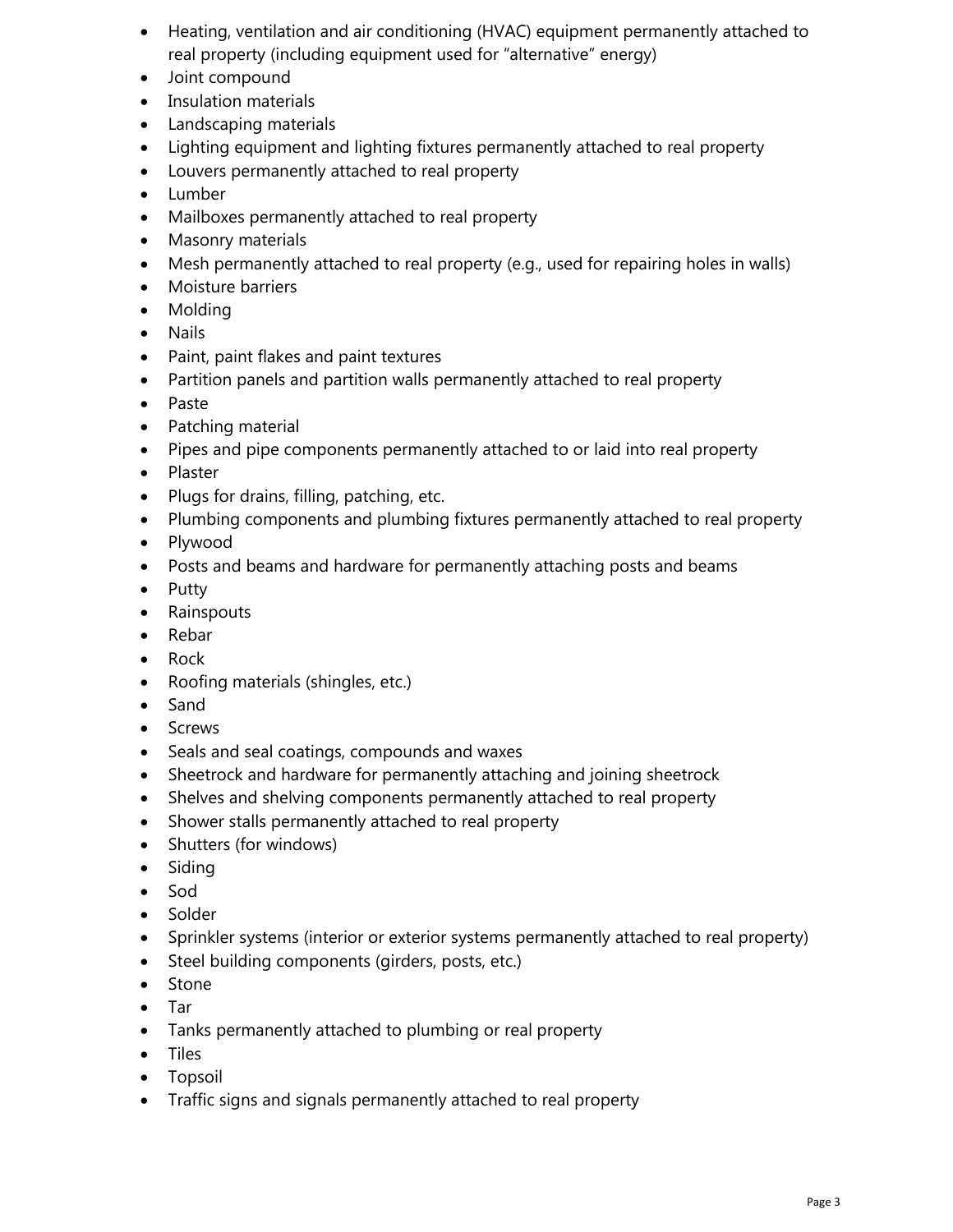- Vapor barrier material
- Wall coverings and wall paper
- Water filtration systems permanently attached to real property
- Water pumps
- Waxes and polishes
- Windows and window framing, glass, hardware, screens, shutters and well covers
- Wiring (any kind that is permanently attached to real property)

### **SUPPLIES THAT QUALIFY FOR EXEMPTION**

The regulation at N.J.A.C. 18:24-5.2 defines "construction supplies" as:

"…items of tangible personal property consumed in the fulfillment of a construction contract, which items do not become a physical component part of the property upon which work is performed. Supplies include, but are not limited to lubricants, cleaning compounds, polyethylene covers, rock salt and rope."

For purposes of meeting the exemption criteria in N.J.S.A. 54:32B-8.22, "exclusive use" means that the supplies purchased will be entirely consumed in use, or lack any residual utility after use, and they will not be used on jobs performed for nonexempt organizations either prior to, simultaneously with, or after completion of the exempt organization job. See N.J.A.C. 18:24- 5.3(b).

For purposes of the exemption, construction supplies include but are not limited to the following:

- Adhesive tapes, including duct, marking, masking and painting tapes
- Belts (this exemption does not apply to drive belts used within motor vehicles)
- Blades for scrapers or for utility knives
- Builders paper (exemption does not apply to business or office paper)
- Bungee cords
- Cardboard molds or thin plastic molds (exemption applies only to single-use/disposable molds)
- Carpet protection coverings
- Chalk
- Cleaning compounds
- Drain opener liquids and powders
- Drill bits
- Dry gas
- Dust control compounds
- Dynamite and explosives
- Fasteners (clamps, clips, ties, etc.)
- Flares (i.e., safety flares)
- **•** Fungicides
- Grease
- **•** Grinding wheels
- Hacksaw blades
- Lubricating grease and oil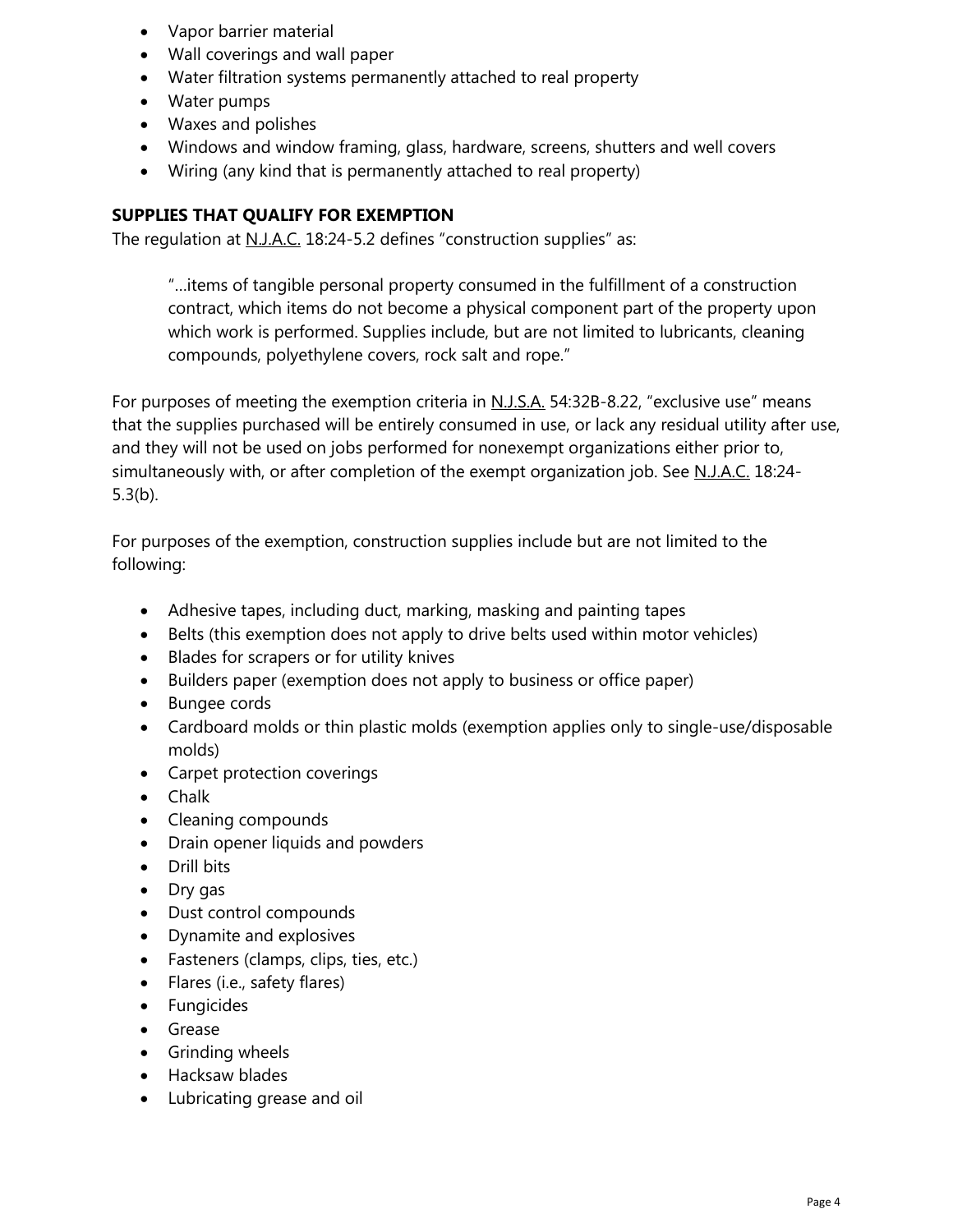- Masking tape
- Mopheads
- Paint brushes and paint rollers\*
- Paper or plastic clothing protectors and paper or plastic shoe protectors
- Plastic covers, drop cloths, and tarps\*
- Plastic oil cans\*
- Plastic edgers, pour spouts, strainers and trays for painting\*
- Plastic scrub brushes\*
- $\bullet$  Plastic siphon tubes\*
- Plastic stripping tools\*
- Plastic spreaders, stirrers and trowels, etc.\*
- Rags and polishing cloths
- Rope
- Sandpaper, sanding sponges and similar disposable abrasion supplies
- Saw blades
- Shims (e.g., made of wood)
- Solvents
- Sponges
- Staples
- Stop leak compounds
- String
- Tapes for joining, marking, painting or patching
- Testing kits (for testing water, etc.)

\*Exemption applies only to disposable supplies that cannot be used for other jobs

#### **SERVICES THAT MAY QUALIFY FOR EXEMPTION**

The law at N.J.S.A. 54:32B-8.22 exempts services for the exclusive use in erecting structures, building on, or otherwise improving, altering or repairing real property of an exempt organization, a UEZ qualified business, or a qualified housing sponsor.

Taxable services purchased by a contractor are subject to tax unless such services are performed for a purchasing contractor exclusively for use in fulfilling a contract with an exempt organization, a UEZ qualified business, or a qualified housing sponsor. See, N.J.A.C. 18:24-5.5(a).

For purposes of the exemption, services include but are not limited to:

- Construction site cleanup services for sweeping and removing debris
- Construction site garbage removal
- Construction site snow removal services
- Dust control services
- Fabrication services (to fabricate material that will be permanently attached to real property)
- Installation of alarm or security systems
- Installation of floor coverings (if coverings will be permanently attached to real property)
- Installation of scaffolding used for construction
- Installation of temporary fencing around the construction site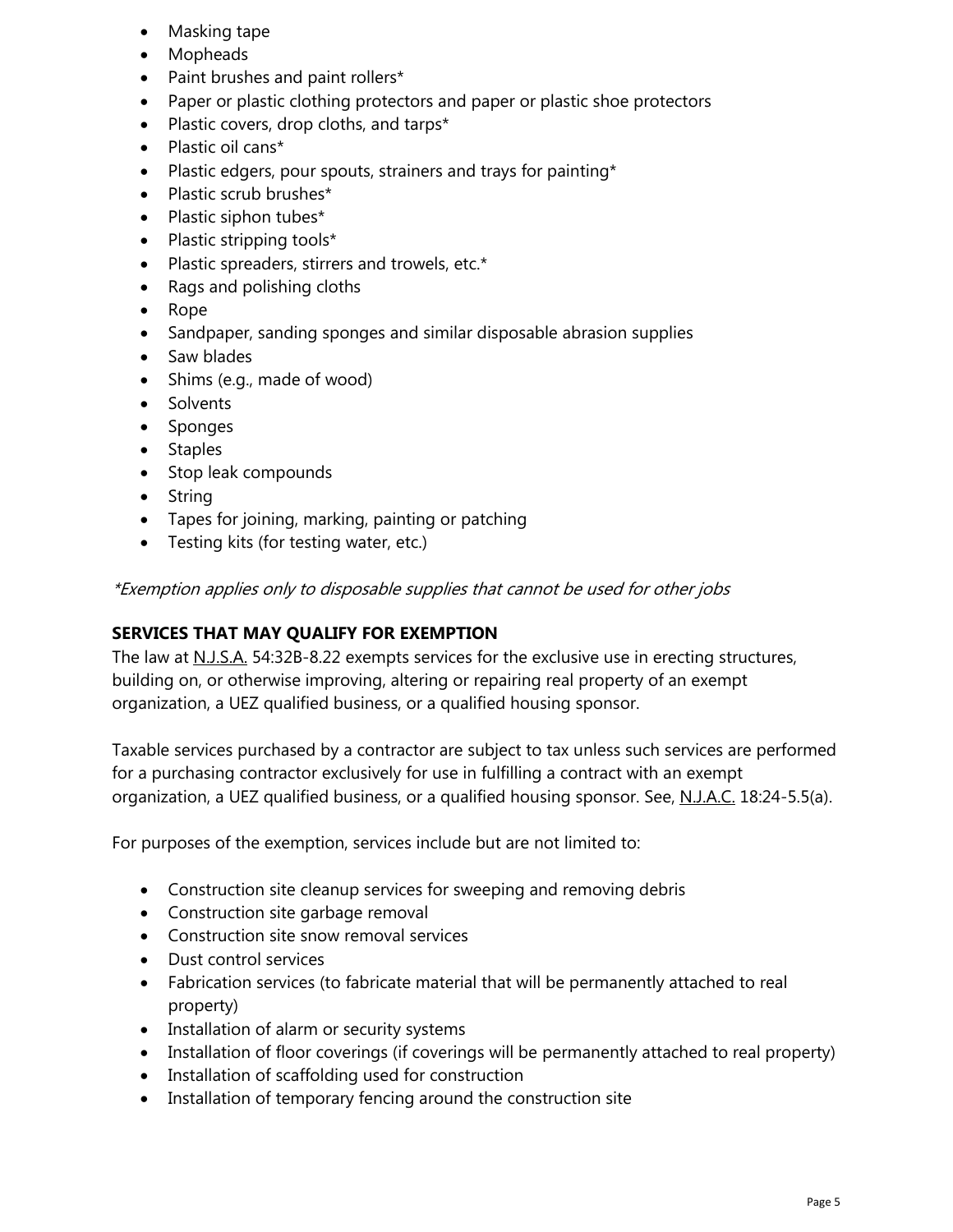- Installation of temporary lighting during construction (exemption does not apply to temporary lighting for the offices of the contractor; see below)
- Landscaping services, as defined in N.J.S.A. 54:32B-2 (ww), and maintaining landscaped grounds, such as mowing services
- Pest control services
- Test well drilling
- Washing of decks, siding or windows

### **EXEMPTION CERTIFICATES USED FOR CONTRACTOR EXEMPTION UNDER N.J.S.A. 54:32B-8.22**

If the owner of the real property is an exempt organization or a qualified housing sponsor, a contractor must provide sellers with the Contractor's Exempt Purchase Certificate, (Form ST-13). If the real property owner is a UEZ qualified business, the contractor must obtain the Contractor's Exempt Purchase Certificate (Form UZ-4) from the UEZ qualified business and provide it to sellers.

Contractors also must retain in their records, the required proof of exemption such as a copy of a contract with a New Jersey or federal government entity, a copy of the Exempt Organization Certificate (Form ST-5), or a copy of the Exempt Purchase Certificate (Form UZ-5). For further information, see Bulletin S&U-6, Sales Tax Exemption Administration.

# **PURCHASES INELIGIBLE FOR CONTRACTOR EXEMPTION UNDER N.J.S.A. 54:32B-8.22**

### **CONSTRUCTION EQUIPMENT**

The exemption provided in N.J.S.A. 54:32B-8.22 does not apply to leases, rentals, purchases or uses of construction equipment. N.J.A.C. 18:24-5.4(a).

Construction equipment includes, but is not limited to grading, lifting and excavating vehicles, compressors, scaffolds, forms, hand tools, and ladders. See N.J.A.C. 18:24-5.2. Other examples of taxable equipment and tools are chains, cutters, extension cords, gas cans, generators, guide wires, hand trucks, hoses, industrial vacuum cleaners, measuring devices, metal buckets, metal trowels, padlocks, road skids and wheelbarrows.

### **ELECTRICITY AND NATURAL GAS**

N.J.S.A. 54:32B-8.22 does not provide an exemption for Sales and Use Tax on electricity, natural gas and related transmission services. See, N.J.S.A. 54:32B-9(c)(3) and N.J.S.A. 52:27H 79a.

Such purchases are therefore subject to tax.

### **OFFICE EQUIPMENT AND SUPPLIES**

Office equipment, furniture, and office supplies used by contractors do not qualify for exemption, including cash boxes and registers, computers, copiers, ice chests, microwave ovens, mini-fridges, safes and water dispensers.